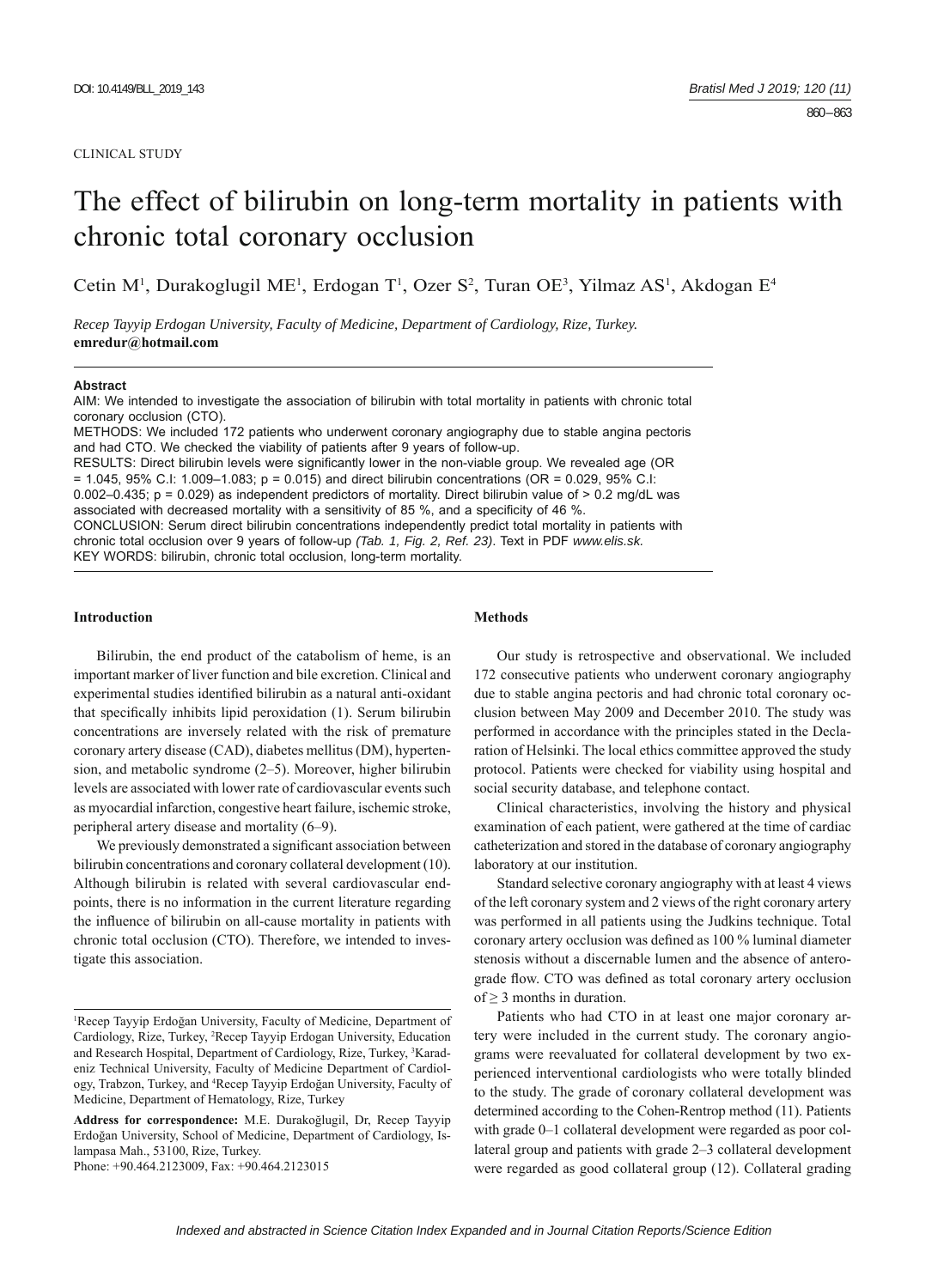was performed for the vessel with CTO. If a patient had more than one vessel with CTO and collateral development, collateral grading was defined according to the vessel that had better collateral development.

Patients with symptomatic peripheral vascular disease, cerebrovascular disease, prior PCI and/ or CABG, non-ischemic dilated cardiomyopathy, evidence of ongoing infection or inflammation, hepatic or cholestatic disease, recent acute coronary syndrome either with or without ST-segment elevation (one month within enrollment), hematological disorders and known malignancy were excluded from the study.

Blood samples were drawn by venipuncture to perform routine blood chemistry analyses after fasting for at least 8 hours before coronary angiography. Fasting blood glucose, serum creatinine, serum bilirubin, total cholesterol, high-density lipoprotein (HDL) cholesterol, low-density lipoprotein (LDL) cholesterol, and triglyceride levels were recorded. Glucose, creatinine, and lipid profile were determined by standard methods.

# *Statistical analysis*

Continuous variables were presented as mean ± standard deviation, and categorical variables were presented as percentages. The variables were investigated using visual (histograms, probability plots) and analytical methods (Kolmogorov-Smirnov/Shapiro-Wilk's test) to determine the distribution of data. Student t test was used to compare normally distributed parameters among the mortality groups. The Mann–Whitney U-test tests were conducted to compare not normally distributed parameters among the mortality groups. Cross tabulations were used for comparison of the proportions of patients with categorical variables. The Chi-square or Fisher's exact test (when chi-square test assumptions do not hold due to low expected cell counts) was used to compare different groups. For multivariate analysis, possible factors identified with the univariate analyses were further entered into the logistic regression analysis to determine independent predictors of mortality. Hosmer–Lemeshow goodness of fit statistics was used to assess model fit. A 5  $\%$  type-I error level was used to infer statistical significance. Statistical analyses were performed using the SPSS software (Version 23.0, SPSS, Inc., Chicago, IL).

## **Results**

## *Demographic parameters*

Among 172 patients 55 (31.9 %, 7 female, 48 male) subjects died during follow-up. We formed two groups according to mortality. Patients who died were older  $(61.34 \pm 9.63 \text{ vs } 66.76 \pm 9.33 \text{)}$ years;  $p = 0.001$ ). The other demographic characteristics were similar between groups.

#### *Laboratory values*

Laboratory values were not different except direct bilirubin concentrations. Direct bilirubin levels were significantly lower in the non-viable group (0.28  $\pm$  0.15 vs 0.23  $\pm$  0.11 mg/dL; p =  $0.031$ ). There was a non-significant trend for increased platelet count and creatinine in the mortal group (Tab. 1).

**Tab. 1. Demographic, biochemical, and angiographic parameters of study group.**

|                                         | Alive $(n=117)$   | Dead $(n=55)$     | p     |
|-----------------------------------------|-------------------|-------------------|-------|
| Demographic parameters                  |                   |                   |       |
| Age (years)                             | $61.34 \pm 9.63$  | $66.76 \pm 9.33$  | 0.001 |
| Gender (female %)                       | $21(17.9\%)$      | 7(12.7%)          | 0.387 |
| <b>Diabetes</b>                         | 47 (40.2 %)       | $17(31.5\%)$      | 0.275 |
| Hypertension                            | 59 (57.8%)        | 31 (64.6 %)       | 0.432 |
| Dyslipidemia                            | 85 (72.6 %)       | 43 (78.2 %)       | 0.438 |
| Smoking                                 | 48 (47.1 %)       | 27 (56.3 %)       | 0.294 |
| LV EF                                   | 49.94±13.68       | $46.58 \pm 11.19$ | 0.186 |
| Laboratory values                       |                   |                   |       |
| Glucose $(mg/dL)$                       | 119.44±35.96      | 123.40±53.25      | 0.569 |
| $BUN$ (mg/dL)                           | $37.76 \pm 14.18$ | $42.07 \pm 17.26$ | 0.085 |
| Creatinine (mg/dL)                      | $0.98 \pm 0.28$   | $1.09 \pm 0.56$   | 0.084 |
| Total bilirubin (mg/dL)                 | $0.71 \pm 0.29$   | $0.67 \pm 0.25$   | 0.289 |
| Direct bilirubin (mg/dL)                | $0.28 \pm 0.15$   | $0.23 \pm 0.11$   | 0.031 |
| Total Cholesterol (mg/dL)               | 187.24±47.67      | 198.71±47.94      | 0.253 |
| Triglycerides (mg/dL)                   | 148.27±82.77      | 149.54±59.72      | 0.922 |
| $HDL$ (mg/dL)                           | 37.17±9.86        | $36.17 \pm 8.28$  | 0.542 |
| $LDL$ (mg/dL)                           | 123.24±36.44      | 128.27±32.91      | 0.412 |
| WBC (10 <sup>3</sup> /mm <sup>3</sup> ) | $7.73 \pm 2.28$   | $7.91 \pm 2.24$   | 0.357 |
| Lymphocytes $(10^3/\text{mm}^3)$        | $2.16 \pm 0.82$   | $2.16 \pm 0.92$   | 0.635 |
| Monocytes $(10^3/\text{mm}^3)$          | $0.59 \pm 0.26$   | $0.65 \pm 0.31$   | 0.191 |
| Hemoglobin (mg/dL)                      | $13.60 \pm 1.45$  | $13.47 \pm 1.46$  | 0.591 |
| Platelets $(10^3/\text{mm}^3)$          | 268.09±58.63      | 291.33±105.06     | 0.066 |
| Angiographic parameters                 |                   |                   |       |
| Rentrop grade                           |                   |                   |       |
| Rentrop 0-1                             | 43 (36.8 %)       | 21 (38.2 %)       | 0.856 |
| Rentrop 2-3                             | 74 (63.2 %)       | 34 (61.8 %)       |       |
| Number of CTO                           |                   |                   |       |
| 1                                       | 75 (79.8 %)       | 19(20.2 %)        | 0.243 |
| $\overline{2}$                          | 26 (70.3 %)       | 11 $(29.7%)$      |       |
| Affected vessel                         |                   |                   |       |
| LAD                                     | 47 $(50\%)$       | 13 (35.1 %)       |       |
| <b>RCA</b>                              | 34 (36.2 %)       | 24 (64.9 %)       | 0.003 |
| <b>CX</b>                               | 13 (13.8 %)       | $0(0\%)$          |       |

CAD - Coronary artery disease, LDL - Low-density lipoprotein, HDL - Highdensity lipoprotein, CTO – chronic total coronary occlusion, LAD – left anterior descending, CX – circumflex, RCA – right coronary artery LV EF – Left ventricular ejection fraction

#### *Angiographic characteristics*

Subjects who died had higher involvement of the right coronary artery (RCA). Collateral flow grade or CTO count did not differ between groups. Admission medical treatment was not different.

Multivariate & ROC Analysis

We revealed age (OR = 1.045, 95% C.I: 1.009–1.083; p = 0.015) and direct bilirubin concentrations (OR =  $0.029$ , 95% C.I: 0.002–0.435;  $p = 0.029$ ) as independent predictors of mortality. AUC values of direct bilirubin were 0.349. Direct bilirubin value  $of$   $>$  0.2 mg/dL was associated with decreased mortality having high sensitivity (85 %), but low specificity (46 %). Kaplan–Meier survival curve is presented in Figure 1.

# **Discussion**

We discovered that age and direct bilirubin concentrations were predictors of all-cause mortality independent of good collateral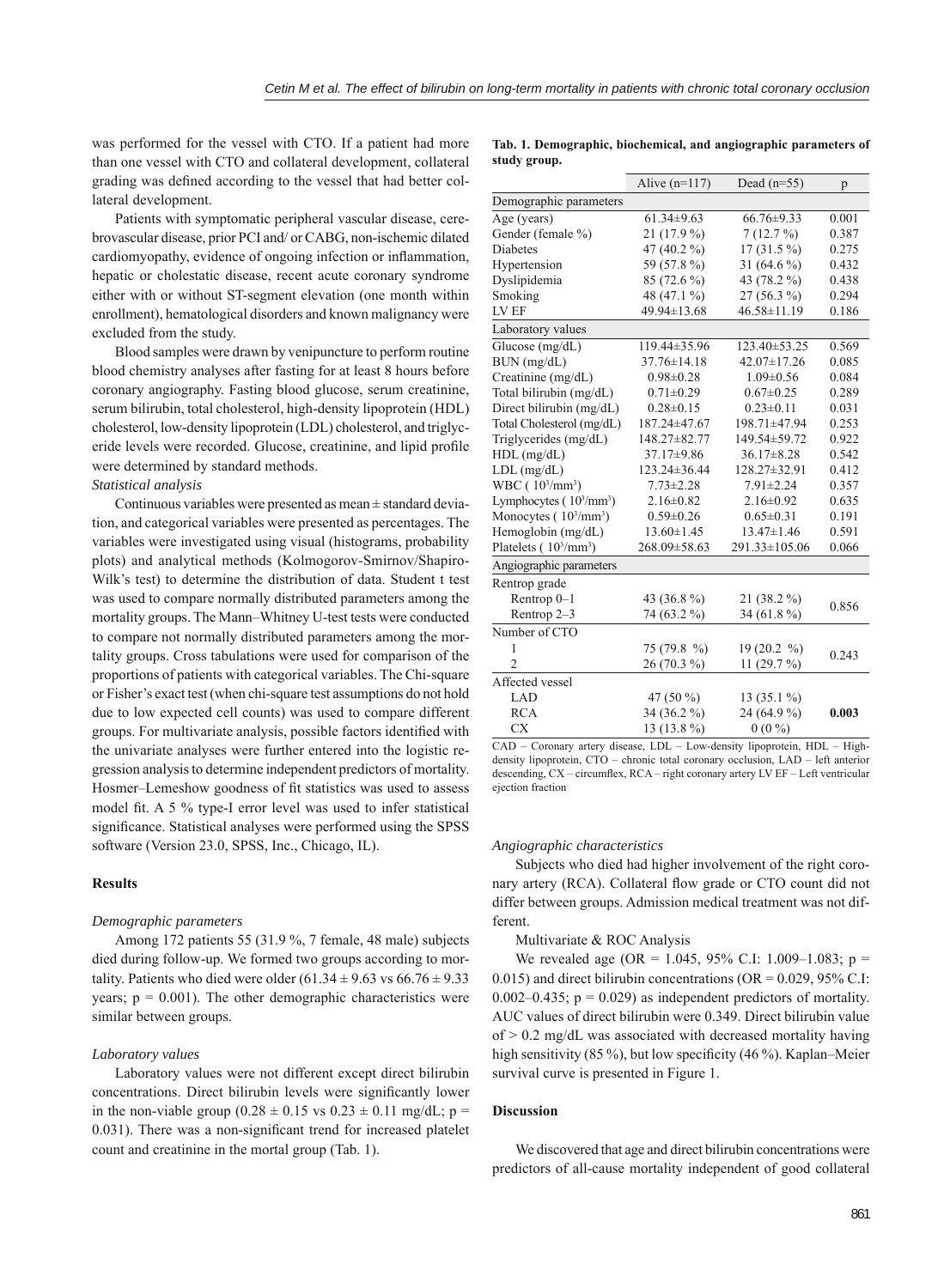860 – 863







**Fig. 2. Kaplan-Meier Survival graph of patients according to direct bilirubin > 0.2 mg/dL or**  $\leq$  **0.2 mg/dL.** 

development in patients with CTO during 9 years follow-up. As far as we know, our study is the first to demonstrate the relationship of bilirubin in this specific group with long-term observation.

As we mentioned previously, serum direct bilirubin is inversely related to both atherosclerotic risk factors, and cardiovascular morbidity and mortality (13). Although the exact pathophysiological process is not clear, the strong anti-oxidant activity of bilirubin is widely accepted as the major mechanism (14, 15). Oxidative stress plays an important role in atherosclerosis (16). Therefore, higher bilirubin concentrations may be associated with decreased oxidization of lipids and lipoproteins, which in return diminishes atherogenic plaque formation. Data suggests that a relationship exists between bilirubin and peripheral artery disease and carotid intima-media thickness (8, 17, 18). Turfan and coworkers revealed that serum bilirubin levels were independently and inversely associated with high Syntax score in patients with stable CAD (19). Similarly, Chang et al. demonstrated that bilirubin is related with coronary artery disease complexity and severity assessed by SYNTAX score and 1-year major adverse cardiovascular events in patients with stable angina pectoris undergoing revascularization (20). Thus, low serum bilirubin seems to be associated with the severity of CAD besides being a risk factor for enhanced atherogenesis. We think that the same mechanism may also have a role in decreased long-term mortality as in our study.

Inflammation is also closely related to atherosclerosis. Akboga and coworkers demonstrated that bilirubin correlated inversely with inflammatory mediators including  $CRP(21)$ . We may hypothesize that bilirubin may decrease plaque progression and vulnerability by reducing LDL oxidation, with concomitant decreases in local and systemic inflammation.

Good collateral development is associated with increased survival (22, 23). Interestingly we found that coronary collateral development grade, either poor or good, was not associated with mortality. We think that very long follow-up duration in this specific population may have caused this contradictory result.

Our study has several limitations. Mainly the study group is relatively small. Moreover, we do not have the data regarding the long-term medications, drug adherence, and revascularization during follow-up. We do not have any information regarding other adverse events. However, we investigated death, a hard end-point, which is the strongest part of our study.

## **Conclusion**

Serum direct bilirubin concentration independently predicts total mortality in patients with chronic total occlusion over 9 years of follow-up.

## **References**

**1. Lin JP, Vitek L, Schwertner HA.** Serum bilirubin and genes controlling bilirubin concentrations as biomarkers for cardiovascular disease. Clin Chem 2010; 56 (10): 1535-1543.

**2. Hopkins PN, Wu LL, Hunt SC, James BC, Vincent GM, Williams RR.** Higher serum bilirubin is associated with decreased risk for early familial coronary artery disease. Arterioscler Thromb Vasc Biol 1996; 16 (2): 250‒255.

**3. Han SS, Na KY, Chae DW, Kim YS, Kim S, Chin HJ.** High serum bilirubin is associated with the reduced risk of diabetes mellitus and diabetic nephropathy. The Tohoku journal of experimental medicine 2010; 221 (2): 133‒140.